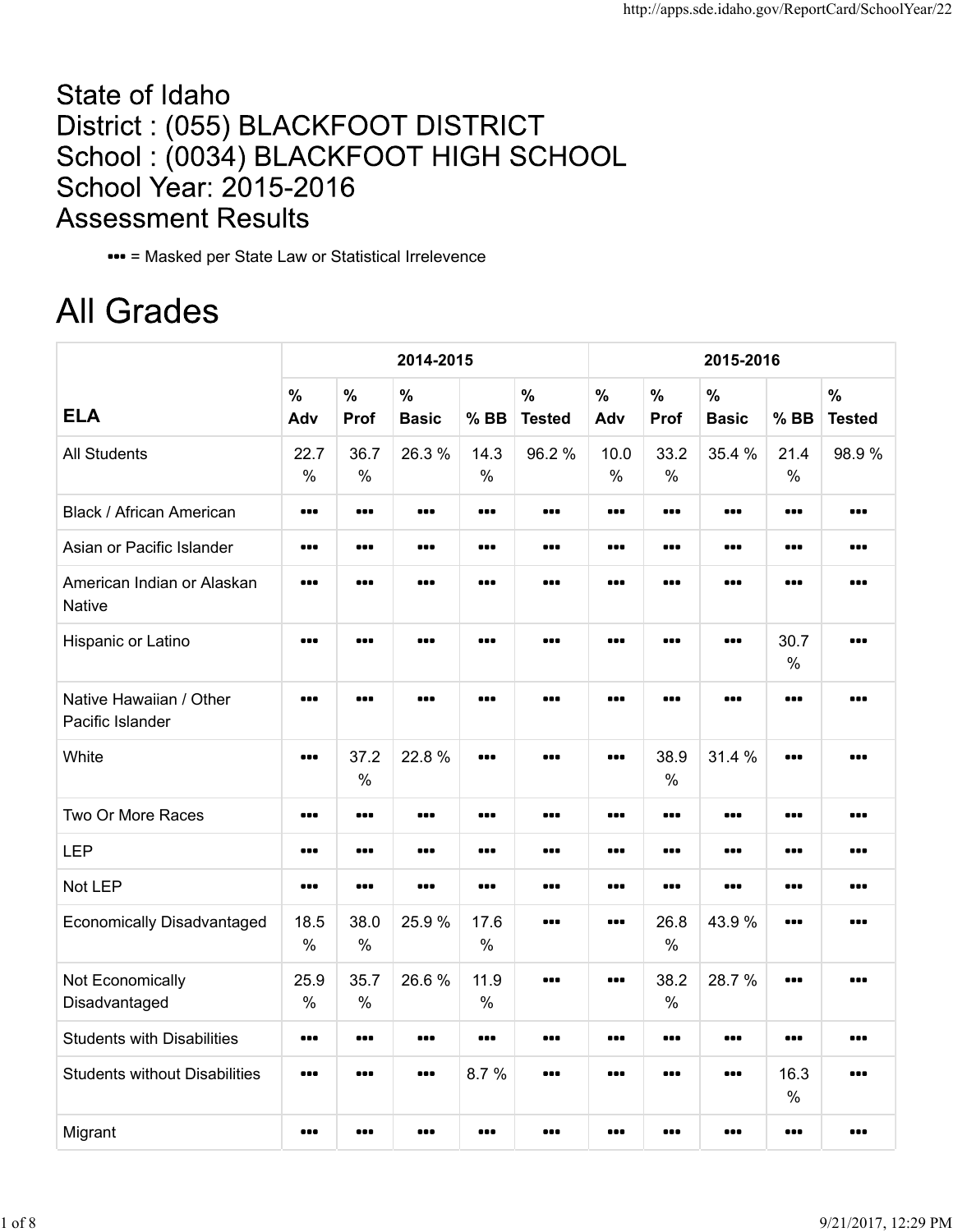|             | 2014-2015               |                         |                         |                         |                                                             | 2015-2016            |                         |                               |                                                        |                         |  |
|-------------|-------------------------|-------------------------|-------------------------|-------------------------|-------------------------------------------------------------|----------------------|-------------------------|-------------------------------|--------------------------------------------------------|-------------------------|--|
| <b>ELA</b>  | $\frac{0}{0}$<br>Adv    | $\%$<br>Prof            | %<br><b>Basic</b>       | $%$ BB                  | $\%$<br><b>Tested</b>                                       | $\frac{0}{0}$<br>Adv | $\frac{0}{0}$<br>Prof   | $\frac{0}{0}$<br><b>Basic</b> | $%$ BB                                                 | $\%$<br><b>Tested</b>   |  |
| Homeless    |                         | $\bullet\bullet\bullet$ |                         |                         |                                                             |                      |                         |                               |                                                        |                         |  |
| Male        | 20.7<br>%               | 32.4<br>%               | 28.8 %                  | 18.0<br>%               | $\begin{array}{cc} \bullet & \bullet & \bullet \end{array}$ | 10.5<br>%            | 32.0<br>%               | 37.9 %                        | 19.6<br>$\%$                                           | $\bullet\bullet\bullet$ |  |
| Female      | 24.3<br>$\%$            | 40.0<br>%               | 24.3 %                  | 11.4<br>$\frac{0}{0}$   | $\bullet\bullet\bullet$                                     | 9.4%                 | 34.6<br>$\%$            | 32.3 %                        | 23.6<br>$\%$                                           | $\bullet\bullet\bullet$ |  |
| At-Risk     | $\bullet\bullet\bullet$ | 35.1<br>%               | 28.4 %                  | $\bullet\bullet\bullet$ | $\bullet\bullet\bullet$                                     |                      | $\bullet\bullet\bullet$ | 40.7%                         | 27.8<br>$\%$                                           | $\bullet\bullet\bullet$ |  |
| Not At-Risk | 29.9<br>%               | 38.5<br>%               | $\bullet\bullet\bullet$ |                         |                                                             |                      | 42.4<br>$\%$            | 28.0%                         | $\begin{array}{c} \bullet \bullet \bullet \end{array}$ |                         |  |

|                                             |             |                         | 2014-2015            |                         |                         |                         |                         | 2015-2016            |                       |                                |
|---------------------------------------------|-------------|-------------------------|----------------------|-------------------------|-------------------------|-------------------------|-------------------------|----------------------|-----------------------|--------------------------------|
| <b>Math</b>                                 | $\%$<br>Adv | $\%$<br>Prof            | $\%$<br><b>Basic</b> | $%$ BB                  | $\%$<br><b>Tested</b>   | $\%$<br>Adv             | $\frac{0}{0}$<br>Prof   | $\%$<br><b>Basic</b> | $%$ BB                | $\frac{0}{0}$<br><b>Tested</b> |
| <b>All Students</b>                         | 9.5 %       | 15.8<br>$\%$            | 27.7 %               | 47.0<br>$\frac{0}{0}$   | 96.9%                   | 4.6%                    | 14.2<br>$\frac{0}{0}$   | 23.8%                | 57.3<br>$\frac{0}{0}$ | 99.3%                          |
| <b>Black / African American</b>             |             |                         |                      |                         | $\bullet\bullet\bullet$ | $\bullet\bullet\bullet$ |                         |                      |                       | $\bullet\bullet\bullet$        |
| Asian or Pacific Islander                   |             |                         |                      | $\bullet\bullet\bullet$ | $\bullet\bullet\bullet$ | $\bullet\bullet\bullet$ | $\bullet\bullet\bullet$ |                      |                       | $\bullet\bullet\bullet$        |
| American Indian or Alaskan<br><b>Native</b> |             |                         |                      |                         | $\bullet\bullet\bullet$ |                         |                         |                      |                       | $\bullet\bullet\bullet$        |
| Hispanic or Latino                          |             |                         |                      | 64.2<br>$\frac{0}{0}$   |                         |                         |                         |                      |                       |                                |
| Native Hawaiian / Other<br>Pacific Islander |             |                         |                      |                         |                         |                         |                         |                      |                       |                                |
| White                                       |             |                         | 27.2 %               | 41.1<br>$\frac{0}{0}$   | $\bullet\bullet\bullet$ |                         |                         | 29.5 %               | 43.8<br>$\frac{0}{0}$ |                                |
| Two Or More Races                           |             |                         |                      |                         | $\bullet\bullet\bullet$ |                         |                         |                      |                       | $\bullet\bullet\bullet$        |
| <b>LEP</b>                                  |             |                         |                      |                         | $\bullet$               |                         |                         |                      |                       |                                |
| Not LEP                                     |             |                         |                      | 44.2<br>$\frac{0}{0}$   | ---                     |                         | ---                     |                      | 55.6<br>$\frac{0}{0}$ |                                |
| <b>Economically Disadvantaged</b>           |             |                         | 29.6%                | 52.8<br>$\frac{0}{0}$   | ---                     |                         |                         | 22.8 %               | 68.3<br>$\frac{0}{0}$ | ---                            |
| Not Economically<br>Disadvantaged           |             | $\bullet\bullet\bullet$ | 26.2%                | 42.8<br>$\frac{0}{0}$   |                         | ---                     | $\bullet\bullet\bullet$ | 24.7 %               | 48.7<br>$\frac{0}{0}$ |                                |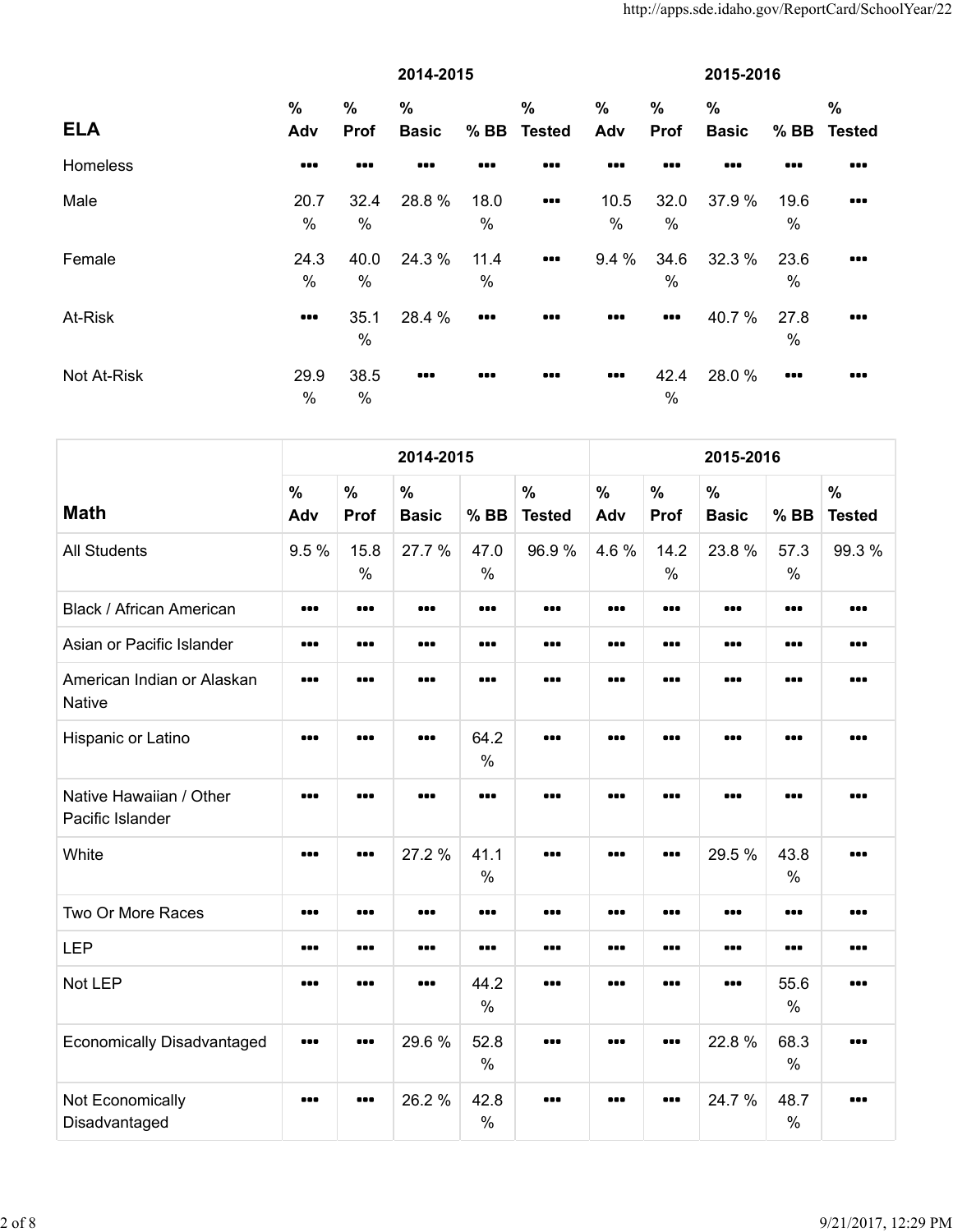|                                      | 2014-2015            |              |                               |              |                                |                      | 2015-2016             |                                                             |              |                                |  |
|--------------------------------------|----------------------|--------------|-------------------------------|--------------|--------------------------------|----------------------|-----------------------|-------------------------------------------------------------|--------------|--------------------------------|--|
| <b>Math</b>                          | $\frac{0}{0}$<br>Adv | $\%$<br>Prof | $\frac{0}{0}$<br><b>Basic</b> | $%$ BB       | $\frac{0}{0}$<br><b>Tested</b> | $\frac{0}{0}$<br>Adv | $\frac{0}{0}$<br>Prof | $\frac{0}{0}$<br><b>Basic</b>                               | $%$ BB       | $\frac{0}{0}$<br><b>Tested</b> |  |
| <b>Students with Disabilities</b>    |                      |              |                               |              |                                |                      |                       |                                                             |              |                                |  |
| <b>Students without Disabilities</b> |                      |              | $\bullet\bullet\bullet$       | 42.9<br>%    |                                |                      |                       | $\begin{array}{cc} \bullet & \bullet & \bullet \end{array}$ | 52.8<br>$\%$ |                                |  |
| Migrant                              |                      |              |                               |              |                                |                      |                       |                                                             |              |                                |  |
| Homeless                             |                      | 88 Q         |                               |              |                                |                      | ---                   |                                                             |              |                                |  |
| Male                                 | 12.5<br>%            | 16.1<br>%    | 25.0%                         | 46.4<br>%    | $\bullet\bullet\bullet$        |                      |                       | 23.5 %                                                      | 52.3<br>$\%$ |                                |  |
| Female                               | 7.1%                 | 15.6<br>$\%$ | 29.8%                         | 47.5<br>%    |                                |                      |                       | 24.2 %                                                      | 63.3<br>$\%$ |                                |  |
| At-Risk                              |                      |              | 28.9%                         | 55.6<br>$\%$ |                                |                      |                       | 20.4 %                                                      | 69.8<br>$\%$ |                                |  |
| Not At-Risk                          |                      |              | 26.3%                         | 37.3<br>$\%$ |                                |                      |                       | 28.6 %                                                      | 40.3<br>$\%$ |                                |  |

|                                             | 2014-2015<br>2015-2016  |                              |                               |                         |                                |                         |                              |                               |                       |                                |  |  |
|---------------------------------------------|-------------------------|------------------------------|-------------------------------|-------------------------|--------------------------------|-------------------------|------------------------------|-------------------------------|-----------------------|--------------------------------|--|--|
| <b>Science</b>                              | $\frac{0}{0}$<br>Adv    | $\frac{0}{0}$<br><b>Prof</b> | $\frac{0}{0}$<br><b>Basic</b> | $%$ BB                  | $\frac{0}{0}$<br><b>Tested</b> | $\frac{0}{0}$<br>Adv    | $\frac{0}{0}$<br><b>Prof</b> | $\frac{0}{0}$<br><b>Basic</b> | $%$ BB                | $\frac{0}{0}$<br><b>Tested</b> |  |  |
| <b>All Students</b>                         | 27.6<br>$\%$            | 26.4<br>$\frac{0}{0}$        | 11.8 %                        | 34.3<br>%               | 100.0%                         | 22.5<br>$\%$            | 39.5<br>$\%$                 | 11.6 %                        | 26.4<br>$\frac{0}{0}$ | 99.6%                          |  |  |
| Black / African American                    |                         | $\bullet\bullet\bullet$      | $\bullet\bullet\bullet$       | $\bullet\bullet\bullet$ |                                | $\bullet\bullet\bullet$ | $\bullet\bullet\bullet$      |                               |                       |                                |  |  |
| Asian or Pacific Islander                   |                         | $\bullet\bullet\bullet$      | 000                           | $\bullet\bullet\bullet$ |                                |                         |                              |                               |                       |                                |  |  |
| American Indian or Alaskan<br><b>Native</b> |                         |                              | 000                           |                         |                                |                         |                              |                               |                       |                                |  |  |
| Hispanic or Latino                          |                         |                              |                               |                         |                                | $\bullet\bullet\bullet$ | 28.4<br>$\%$                 |                               | 44.6<br>$\%$          |                                |  |  |
| Native Hawaiian / Other<br>Pacific Islander |                         |                              |                               |                         |                                |                         |                              |                               |                       |                                |  |  |
| White                                       | $\bullet\bullet\bullet$ | 28.9<br>$\%$                 | 000                           | 26.1<br>$\%$            |                                |                         | 43.9<br>$\%$                 |                               |                       |                                |  |  |
| Two Or More Races                           |                         | $\bullet\bullet\bullet$      | $\bullet\bullet\bullet$       | $\bullet\bullet\bullet$ |                                | $\bullet\bullet\bullet$ |                              |                               |                       |                                |  |  |
| <b>LEP</b>                                  |                         |                              | $\bullet\bullet\bullet$       |                         |                                | $\bullet\bullet\bullet$ |                              |                               |                       |                                |  |  |
| Not LEP                                     |                         |                              | $\bullet\bullet\bullet$       | 31.1<br>$\%$            |                                |                         |                              |                               |                       |                                |  |  |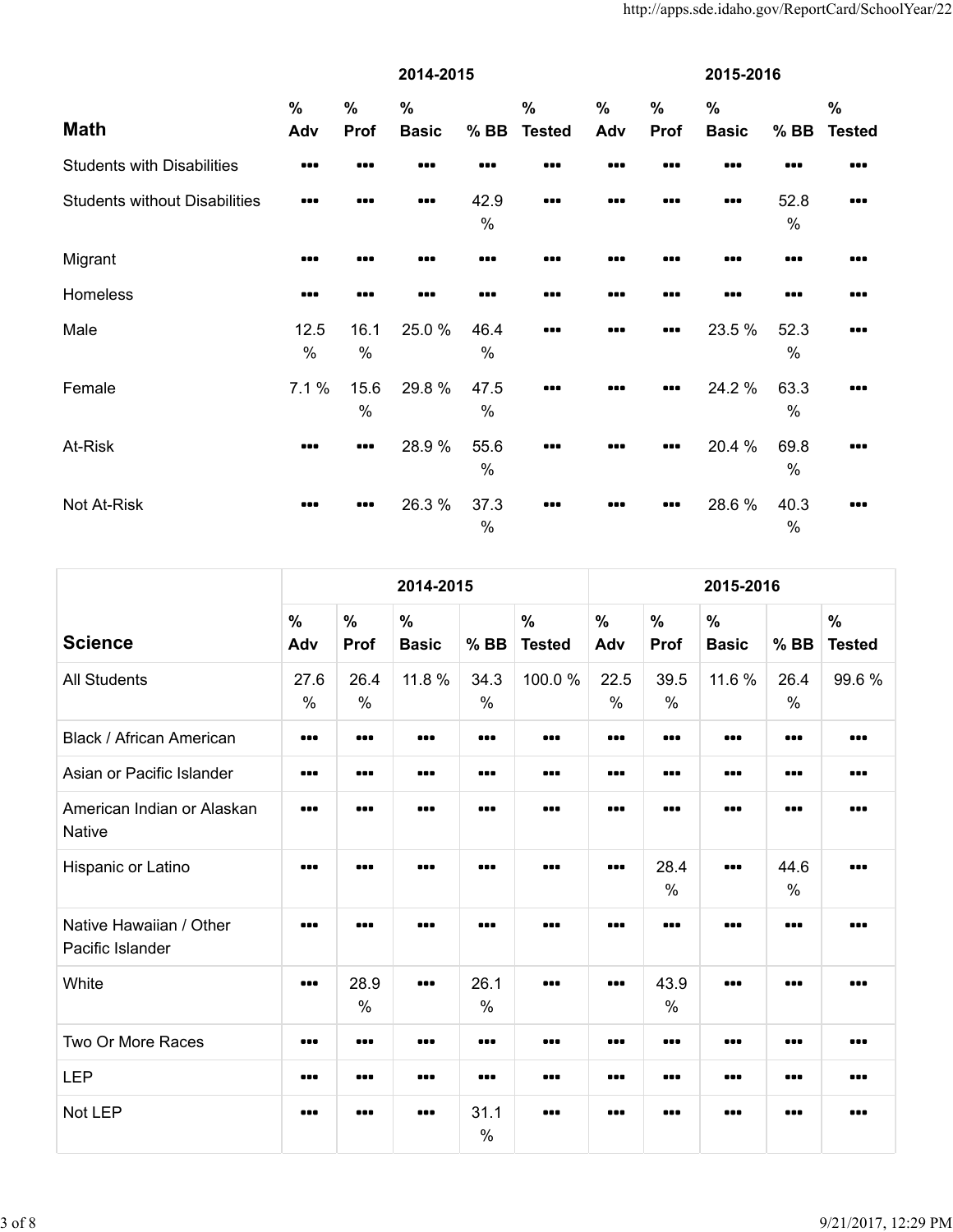|                                      | 2014-2015               |                       |                               |                       |                                |                      | 2015-2016    |                               |              |                                |  |  |
|--------------------------------------|-------------------------|-----------------------|-------------------------------|-----------------------|--------------------------------|----------------------|--------------|-------------------------------|--------------|--------------------------------|--|--|
| <b>Science</b>                       | $\frac{9}{6}$<br>Adv    | $\frac{0}{0}$<br>Prof | $\frac{0}{0}$<br><b>Basic</b> | $%$ BB                | $\frac{0}{0}$<br><b>Tested</b> | $\frac{0}{0}$<br>Adv | $\%$<br>Prof | $\frac{0}{0}$<br><b>Basic</b> | $%$ BB       | $\frac{0}{0}$<br><b>Tested</b> |  |  |
| <b>Economically Disadvantaged</b>    | $\bullet\bullet\bullet$ | 31.4<br>$\%$          |                               | 39.2<br>$\%$          |                                | 15.8<br>$\%$         | 35.0<br>%    | 15.8 %                        | 33.3<br>$\%$ |                                |  |  |
| Not Economically<br>Disadvantaged    | 32.2<br>$\%$            |                       |                               | 30.9<br>$\%$          |                                | 27.6<br>$\%$         | 42.9<br>%    | 8.3 %                         | 21.2<br>$\%$ |                                |  |  |
| <b>Students with Disabilities</b>    |                         |                       |                               |                       |                                |                      |              |                               |              | .                              |  |  |
| <b>Students without Disabilities</b> |                         |                       |                               | 31.0<br>$\frac{0}{0}$ |                                |                      |              |                               | 19.9<br>$\%$ |                                |  |  |
| Migrant                              |                         |                       |                               |                       |                                |                      |              |                               |              |                                |  |  |
| Homeless                             |                         |                       |                               |                       |                                |                      |              |                               |              |                                |  |  |
| Male                                 | 29.6<br>$\%$            | 27.0<br>$\%$          | 10.4 %                        | 33.0<br>$\%$          |                                | 27.2<br>%            | 41.1<br>$\%$ | 13.2 %                        | 18.5<br>%    |                                |  |  |
| Female                               | 25.9<br>$\%$            | 25.9<br>$\%$          | 12.9 %                        | 35.3<br>$\%$          |                                | 16.8<br>$\%$         | 37.6<br>%    | 9.6%                          | 36.0<br>$\%$ |                                |  |  |
| At-Risk                              | 18.5<br>$\%$            | 26.7<br>$\%$          | 9.6%                          | 45.2<br>$\%$          |                                | 13.9<br>$\%$         | 33.5<br>$\%$ | 13.3 %                        | 39.2<br>%    |                                |  |  |
| Not At-Risk                          | 37.8<br>$\%$            | 26.1<br>%             | 14.3 %                        | 21.8<br>$\%$          |                                | 33.9<br>$\%$         | 47.5<br>$\%$ | 9.3%                          | 9.3%         |                                |  |  |

## **High School**

|                                             |                         | 2014-2015<br>2015-2016  |                               |                         |                                |                         |                         |                               |                         |                                |  |  |  |
|---------------------------------------------|-------------------------|-------------------------|-------------------------------|-------------------------|--------------------------------|-------------------------|-------------------------|-------------------------------|-------------------------|--------------------------------|--|--|--|
| <b>ELA</b>                                  | %<br>Adv                | $\frac{0}{0}$<br>Prof   | $\frac{0}{0}$<br><b>Basic</b> | $%$ BB                  | $\frac{0}{0}$<br><b>Tested</b> | $\frac{0}{0}$<br>Adv    | $\frac{0}{0}$<br>Prof   | $\frac{0}{0}$<br><b>Basic</b> | $%$ BB                  | $\frac{0}{0}$<br><b>Tested</b> |  |  |  |
| <b>All Students</b>                         | 22.7<br>$\%$            | 36.7<br>$\%$            | 26.3 %                        | 14.3<br>%               | 96.2%                          | 10.0<br>$\%$            | 33.2<br>$\%$            | 35.4 %                        | 21.4<br>%               | 000                            |  |  |  |
| Black / African American                    |                         | $\bullet\bullet\bullet$ |                               | $\bullet\bullet\bullet$ |                                | $\bullet\bullet\bullet$ | $\bullet\bullet\bullet$ |                               | $\bullet\bullet\bullet$ |                                |  |  |  |
| Asian or Pacific Islander                   | $\bullet\bullet\bullet$ | $\bullet\bullet\bullet$ | $\bullet\bullet\bullet$       | $\bullet\bullet\bullet$ |                                | $\bullet\bullet\bullet$ | $\bullet\bullet\bullet$ |                               | $\bullet\bullet\bullet$ | $\bullet\bullet\bullet$        |  |  |  |
| American Indian or Alaskan<br><b>Native</b> |                         |                         |                               |                         |                                | $\bullet\bullet\bullet$ |                         |                               | $\bullet\bullet\bullet$ |                                |  |  |  |
| Hispanic or Latino                          | $\bullet\bullet\bullet$ |                         | $\bullet\bullet\bullet$       |                         | 000                            | $\bullet\bullet\bullet$ |                         | $\bullet\bullet\bullet$       | 30.7<br>$\%$            | $\bullet\bullet\bullet$        |  |  |  |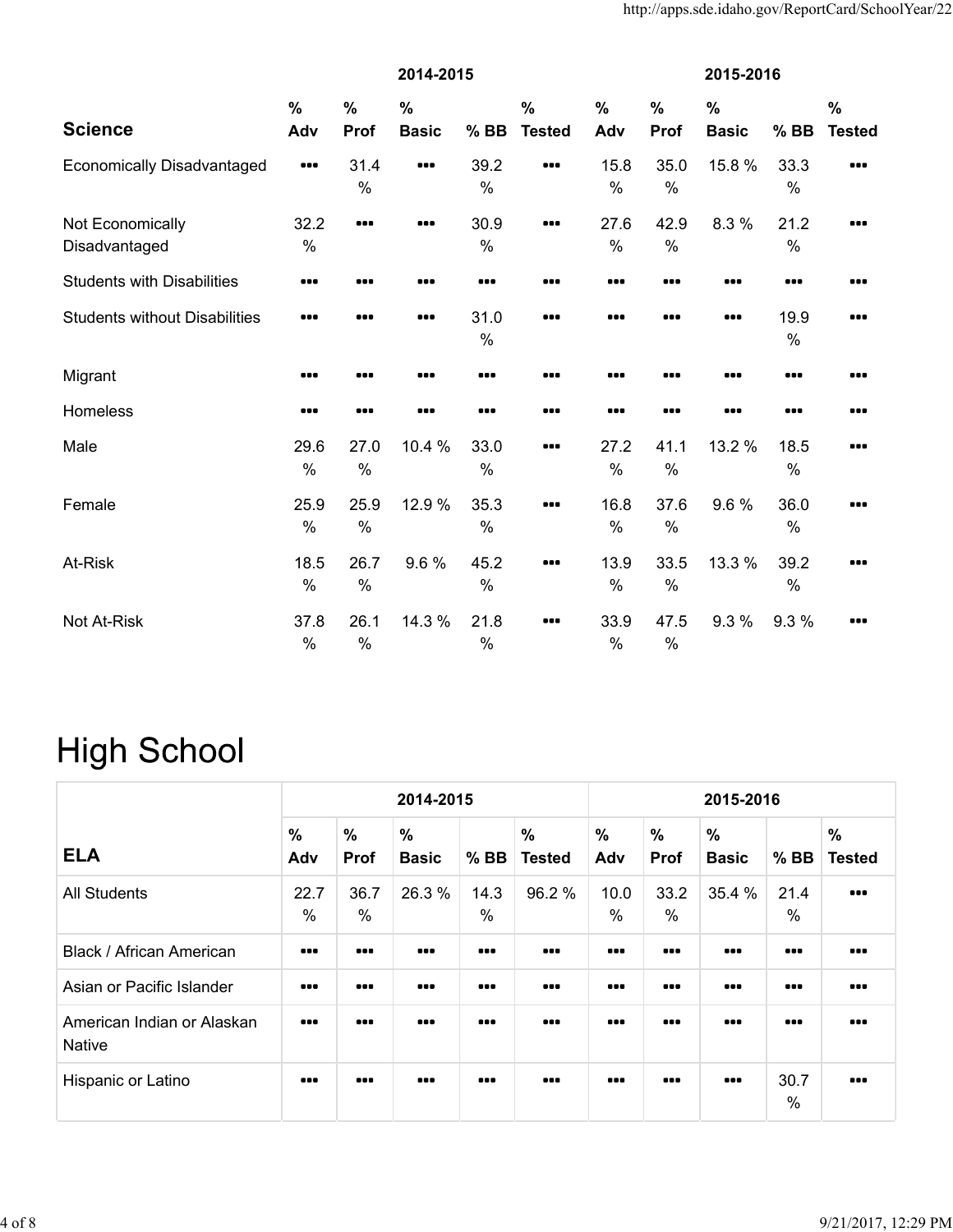|                                             | 2014-2015             |                       |                               |                       |                                |                      | 2015-2016                                                   |                               |                       |                                |  |  |
|---------------------------------------------|-----------------------|-----------------------|-------------------------------|-----------------------|--------------------------------|----------------------|-------------------------------------------------------------|-------------------------------|-----------------------|--------------------------------|--|--|
| <b>ELA</b>                                  | $\frac{0}{0}$<br>Adv  | $\%$<br>Prof          | $\frac{0}{0}$<br><b>Basic</b> | $%$ BB                | $\frac{0}{0}$<br><b>Tested</b> | $\frac{0}{0}$<br>Adv | $\frac{0}{0}$<br>Prof                                       | $\frac{0}{0}$<br><b>Basic</b> | $%$ BB                | $\frac{0}{0}$<br><b>Tested</b> |  |  |
| Native Hawaiian / Other<br>Pacific Islander |                       |                       |                               |                       |                                |                      |                                                             |                               |                       |                                |  |  |
| White                                       | ---                   | 37.2<br>$\%$          | 22.8%                         | ---                   |                                | ---                  | 38.9<br>$\frac{0}{0}$                                       | 31.4 %                        | ---                   |                                |  |  |
| Two Or More Races                           |                       |                       |                               |                       |                                |                      |                                                             |                               | <b></b>               |                                |  |  |
| <b>LEP</b>                                  |                       |                       | $\bullet\bullet\bullet$       |                       |                                |                      |                                                             |                               |                       |                                |  |  |
| Not LEP                                     |                       |                       |                               |                       |                                |                      |                                                             |                               |                       |                                |  |  |
| <b>Economically Disadvantaged</b>           | 18.5<br>$\%$          | 38.0<br>$\frac{0}{0}$ | 25.9%                         | 17.6<br>$\%$          |                                |                      | 26.8<br>$\frac{0}{0}$                                       | 43.9%                         |                       |                                |  |  |
| Not Economically<br>Disadvantaged           | 25.9<br>$\frac{0}{0}$ | 35.7<br>$\frac{0}{0}$ | 26.6%                         | 11.9<br>$\frac{0}{0}$ |                                |                      | 38.2<br>$\frac{0}{0}$                                       | 28.7%                         |                       |                                |  |  |
| <b>Students with Disabilities</b>           |                       |                       |                               |                       |                                |                      |                                                             |                               |                       |                                |  |  |
| <b>Students without Disabilities</b>        |                       | 88 B                  | $\bullet\bullet\bullet$       | 8.7%                  |                                |                      | ---                                                         |                               | 16.3<br>$\%$          |                                |  |  |
| Migrant                                     | ---                   | ---                   | ---                           |                       | ---                            | ---                  |                                                             |                               |                       |                                |  |  |
| Homeless                                    | ---                   |                       |                               |                       |                                |                      |                                                             |                               | ---                   |                                |  |  |
| Male                                        | 20.7<br>$\%$          | 32.4<br>$\frac{0}{0}$ | 28.8%                         | 18.0<br>$\%$          |                                | 10.5<br>$\%$         | 32.0<br>$\%$                                                | 37.9%                         | 19.6<br>$\%$          |                                |  |  |
| Female                                      | 24.3<br>$\frac{0}{0}$ | 40.0<br>$\frac{0}{0}$ | 24.3 %                        | 11.4<br>$\frac{0}{0}$ |                                | 9.4 %                | 34.6<br>$\frac{0}{0}$                                       | 32.3 %                        | 23.6<br>$\frac{0}{0}$ |                                |  |  |
| At-Risk                                     |                       | 35.1<br>$\frac{0}{0}$ | 28.4 %                        |                       | ---                            | ---                  | $\begin{array}{cc} \bullet & \bullet & \bullet \end{array}$ | 40.7%                         | 27.8<br>$\%$          | ---                            |  |  |
| Not At-Risk                                 | 29.9<br>$\%$          | 38.5<br>$\%$          |                               |                       |                                |                      | 42.4<br>$\frac{0}{0}$                                       | 28.0%                         |                       |                                |  |  |

|                           |                         |                              | 2014-2015               |                         |                                                             |                         |                              | 2015-2016            |                         |                                                             |  |
|---------------------------|-------------------------|------------------------------|-------------------------|-------------------------|-------------------------------------------------------------|-------------------------|------------------------------|----------------------|-------------------------|-------------------------------------------------------------|--|
| <b>Math</b>               | $\%$<br>Adv             | $\frac{0}{0}$<br><b>Prof</b> | %<br><b>Basic</b>       | $%$ BB                  | %<br><b>Tested</b>                                          | %<br>Adv                | $\frac{0}{0}$<br><b>Prof</b> | $\%$<br><b>Basic</b> | $%$ BB                  | $\frac{0}{0}$<br><b>Tested</b>                              |  |
| <b>All Students</b>       | 9.5%                    | 15.8<br>$\%$                 | 27.7 %                  | 47.0<br>$\frac{0}{0}$   | $\begin{array}{cc} \bullet & \bullet & \bullet \end{array}$ | 4.6 %                   | 14.2<br>$\frac{0}{0}$        | 23.8 %               | 57.3<br>$\frac{0}{0}$   | $\begin{array}{cc} \bullet & \bullet & \bullet \end{array}$ |  |
| Black / African American  | $\bullet\bullet\bullet$ | $\bullet\bullet\bullet$      | $\bullet\bullet\bullet$ | $\bullet\bullet\bullet$ |                                                             | $\bullet\bullet\bullet$ | $\bullet\bullet\bullet$      |                      | $\bullet\bullet\bullet$ | $\bullet\bullet\bullet$                                     |  |
| Asian or Pacific Islander | $\bullet\bullet\bullet$ | $\bullet\bullet\bullet$      | $\bullet\bullet\bullet$ |                         |                                                             | $\bullet\bullet\bullet$ | $\bullet\bullet\bullet$      |                      | $\bullet\bullet\bullet$ | $\bullet\bullet\bullet$                                     |  |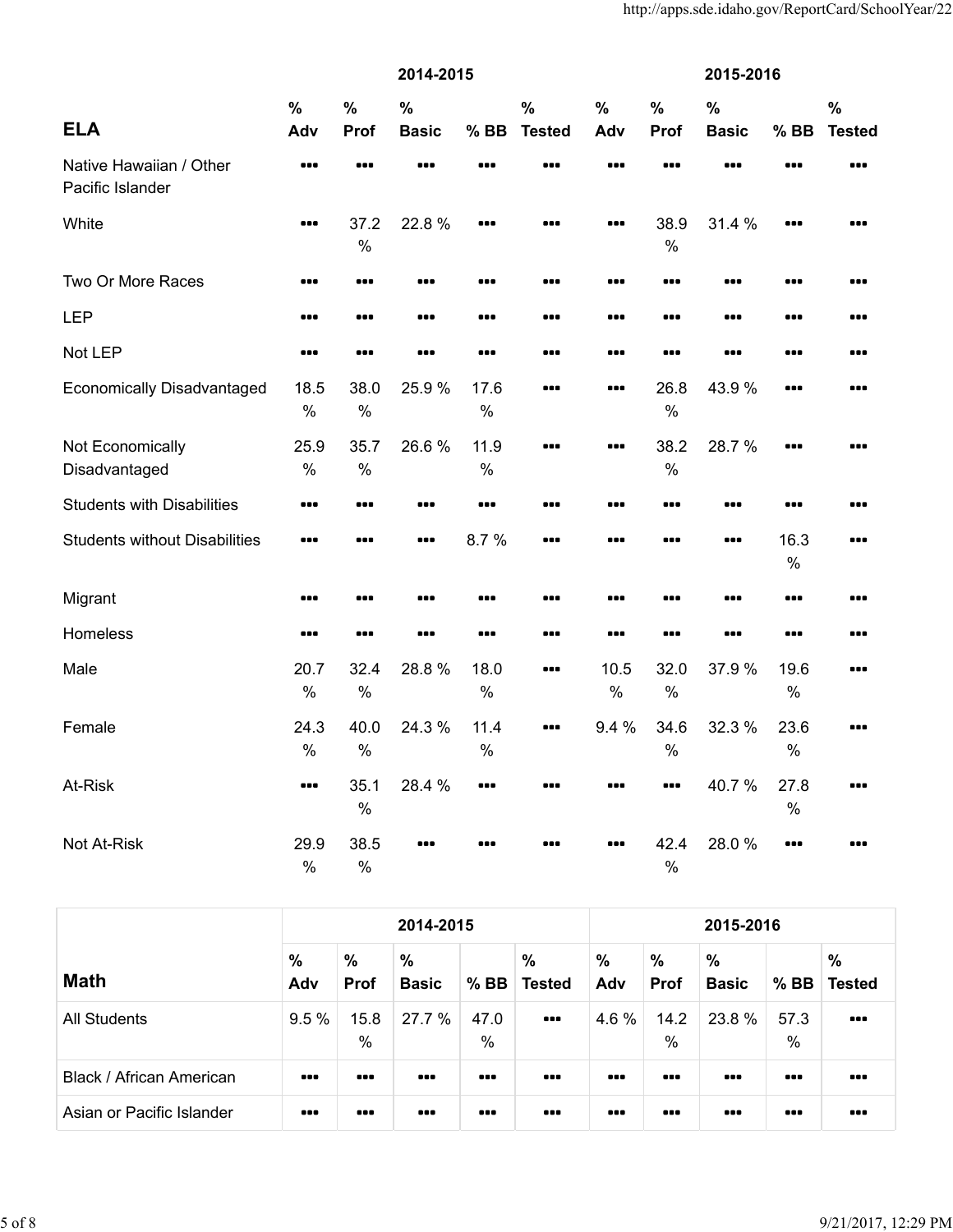|                                             |                      |                       | 2014-2015                     |              |                                | 2015-2016   |              |                               |              |                                |  |
|---------------------------------------------|----------------------|-----------------------|-------------------------------|--------------|--------------------------------|-------------|--------------|-------------------------------|--------------|--------------------------------|--|
| <b>Math</b>                                 | $\frac{0}{0}$<br>Adv | $\frac{0}{0}$<br>Prof | $\frac{0}{0}$<br><b>Basic</b> | $%$ BB       | $\frac{0}{0}$<br><b>Tested</b> | $\%$<br>Adv | $\%$<br>Prof | $\frac{0}{0}$<br><b>Basic</b> | $%$ BB       | $\frac{0}{0}$<br><b>Tested</b> |  |
| American Indian or Alaskan<br>Native        |                      |                       |                               |              |                                |             |              |                               |              |                                |  |
| Hispanic or Latino                          |                      |                       |                               | 64.2<br>$\%$ |                                | ---         | 88 Q         |                               |              |                                |  |
| Native Hawaiian / Other<br>Pacific Islander |                      | ---                   |                               |              |                                |             |              | 88 E                          |              |                                |  |
| White                                       |                      |                       | 27.2 %                        | 41.1<br>$\%$ |                                |             |              | 29.5 %                        | 43.8<br>$\%$ |                                |  |
| Two Or More Races                           |                      |                       |                               |              |                                |             |              |                               |              |                                |  |
| <b>LEP</b>                                  |                      |                       |                               |              |                                |             |              |                               |              |                                |  |
| Not LEP                                     |                      |                       |                               | 44.2<br>$\%$ |                                |             | ---          |                               | 55.6<br>$\%$ | 88 E                           |  |
| <b>Economically Disadvantaged</b>           |                      |                       | 29.6%                         | 52.8<br>$\%$ | $\bullet$                      | ---         |              | 22.8%                         | 68.3<br>$\%$ |                                |  |
| Not Economically<br>Disadvantaged           |                      |                       | 26.2%                         | 42.8<br>$\%$ |                                |             |              | 24.7 %                        | 48.7<br>$\%$ |                                |  |
| <b>Students with Disabilities</b>           |                      |                       |                               |              |                                |             |              |                               |              |                                |  |
| <b>Students without Disabilities</b>        | .                    | .                     |                               | 42.9<br>$\%$ | 88 E                           |             | .            |                               | 52.8<br>$\%$ |                                |  |
| Migrant                                     |                      |                       |                               |              |                                |             |              |                               |              |                                |  |
| Homeless                                    |                      |                       |                               |              |                                |             |              |                               |              |                                |  |
| Male                                        | 12.5<br>$\%$         | 16.1<br>$\%$          | 25.0%                         | 46.4<br>$\%$ |                                |             |              | 23.5 %                        | 52.3<br>$\%$ |                                |  |
| Female                                      | 7.1%                 | 15.6<br>$\%$          | 29.8%                         | 47.5<br>$\%$ |                                |             |              | 24.2 %                        | 63.3<br>$\%$ |                                |  |
| At-Risk                                     |                      |                       | 28.9%                         | 55.6<br>$\%$ |                                |             |              | 20.4 %                        | 69.8<br>$\%$ |                                |  |
| Not At-Risk                                 |                      |                       | 26.3%                         | 37.3<br>$\%$ |                                |             |              | 28.6 %                        | 40.3<br>$\%$ |                                |  |

|                |             |              | 2014-2015                     |        |                       |                      |                              | 2015-2016         |        |                    |
|----------------|-------------|--------------|-------------------------------|--------|-----------------------|----------------------|------------------------------|-------------------|--------|--------------------|
| <b>Science</b> | $\%$<br>Adv | $\%$<br>Prof | $\frac{0}{0}$<br><b>Basic</b> | $%$ BB | $\%$<br><b>Tested</b> | $\frac{0}{0}$<br>Adv | $\frac{0}{0}$<br><b>Prof</b> | %<br><b>Basic</b> | $%$ BB | %<br><b>Tested</b> |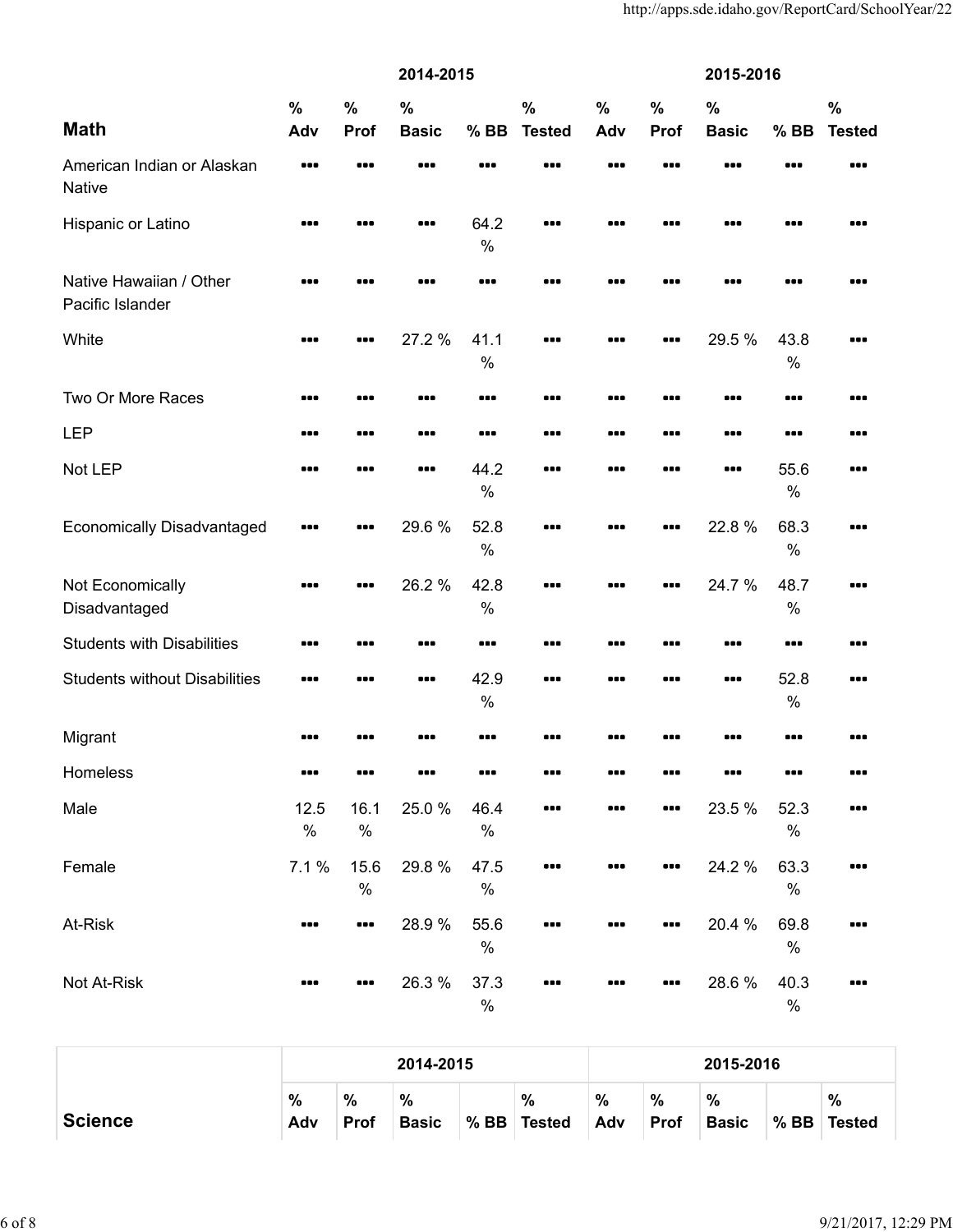|                                             |                       |                       | 2014-2015    |                       |               |               |                       | 2015-2016     |              |               |
|---------------------------------------------|-----------------------|-----------------------|--------------|-----------------------|---------------|---------------|-----------------------|---------------|--------------|---------------|
|                                             | $\frac{0}{0}$         | $\frac{0}{0}$         | $\%$         |                       | $\frac{0}{0}$ | $\frac{0}{0}$ | $\frac{0}{0}$         | $\frac{0}{0}$ |              | $\frac{0}{0}$ |
| <b>Science</b>                              | Adv                   | Prof                  | <b>Basic</b> | $%$ BB                | <b>Tested</b> | Adv           | Prof                  | <b>Basic</b>  | $%$ BB       | <b>Tested</b> |
| <b>All Students</b>                         | 27.6<br>$\frac{0}{0}$ | 26.4<br>$\frac{0}{0}$ | 11.8 %       | 34.3<br>$\%$          |               | 22.5<br>$\%$  | 39.5<br>$\%$          | 11.6 %        | 26.4<br>$\%$ |               |
| Black / African American                    |                       |                       |              |                       |               |               |                       |               |              | .             |
| Asian or Pacific Islander                   |                       |                       |              |                       |               |               |                       |               |              |               |
| American Indian or Alaskan<br><b>Native</b> |                       |                       |              |                       |               |               |                       |               | 88 C         |               |
| Hispanic or Latino                          |                       |                       | .            |                       |               |               | 28.4<br>$\frac{0}{0}$ |               | 44.6<br>$\%$ |               |
| Native Hawaiian / Other<br>Pacific Islander |                       |                       |              |                       |               |               |                       |               |              |               |
| White                                       |                       | 28.9<br>$\frac{0}{0}$ |              | 26.1<br>$\frac{0}{0}$ |               |               | 43.9<br>$\%$          |               |              | .             |
| Two Or More Races                           |                       |                       |              |                       |               |               |                       |               |              |               |
| <b>LEP</b>                                  |                       |                       |              |                       |               |               |                       |               |              |               |
| Not LEP                                     |                       |                       |              | 31.1<br>$\%$          |               |               |                       |               |              |               |
| <b>Economically Disadvantaged</b>           |                       | 31.4<br>$\frac{0}{0}$ |              | 39.2<br>$\%$          |               | 15.8<br>$\%$  | 35.0<br>$\%$          | 15.8 %        | 33.3<br>$\%$ |               |
| Not Economically<br>Disadvantaged           | 32.2<br>$\%$          |                       |              | 30.9<br>$\frac{0}{0}$ |               | 27.6<br>$\%$  | 42.9<br>$\%$          | 8.3 %         | 21.2<br>$\%$ |               |
| <b>Students with Disabilities</b>           |                       |                       |              |                       |               |               |                       |               |              |               |
| <b>Students without Disabilities</b>        |                       |                       |              | 31.0<br>$\%$          |               |               |                       |               | 19.9<br>$\%$ |               |
| Migrant                                     |                       |                       | .            |                       | .             |               |                       |               |              |               |
| Homeless                                    |                       |                       |              |                       |               |               |                       |               |              | .             |
| Male                                        | 29.6<br>$\%$          | 27.0<br>$\%$          | 10.4 %       | 33.0<br>$\%$          |               | 27.2<br>$\%$  | 41.1<br>$\%$          | 13.2 %        | 18.5<br>$\%$ | .             |
| Female                                      | 25.9<br>$\%$          | 25.9<br>$\%$          | 12.9 %       | 35.3<br>$\%$          |               | 16.8<br>$\%$  | 37.6<br>$\%$          | 9.6%          | 36.0<br>$\%$ |               |
| At-Risk                                     | 18.5<br>$\%$          | 26.7<br>$\%$          | 9.6%         | 45.2<br>$\%$          |               | 13.9<br>$\%$  | 33.5<br>$\%$          | 13.3 %        | 39.2<br>$\%$ |               |
| Not At-Risk                                 | 37.8<br>$\%$          | 26.1<br>$\%$          | 14.3 %       | 21.8<br>$\%$          |               | 33.9<br>$\%$  | 47.5<br>$\%$          | 9.3%          | 9.3 %        |               |